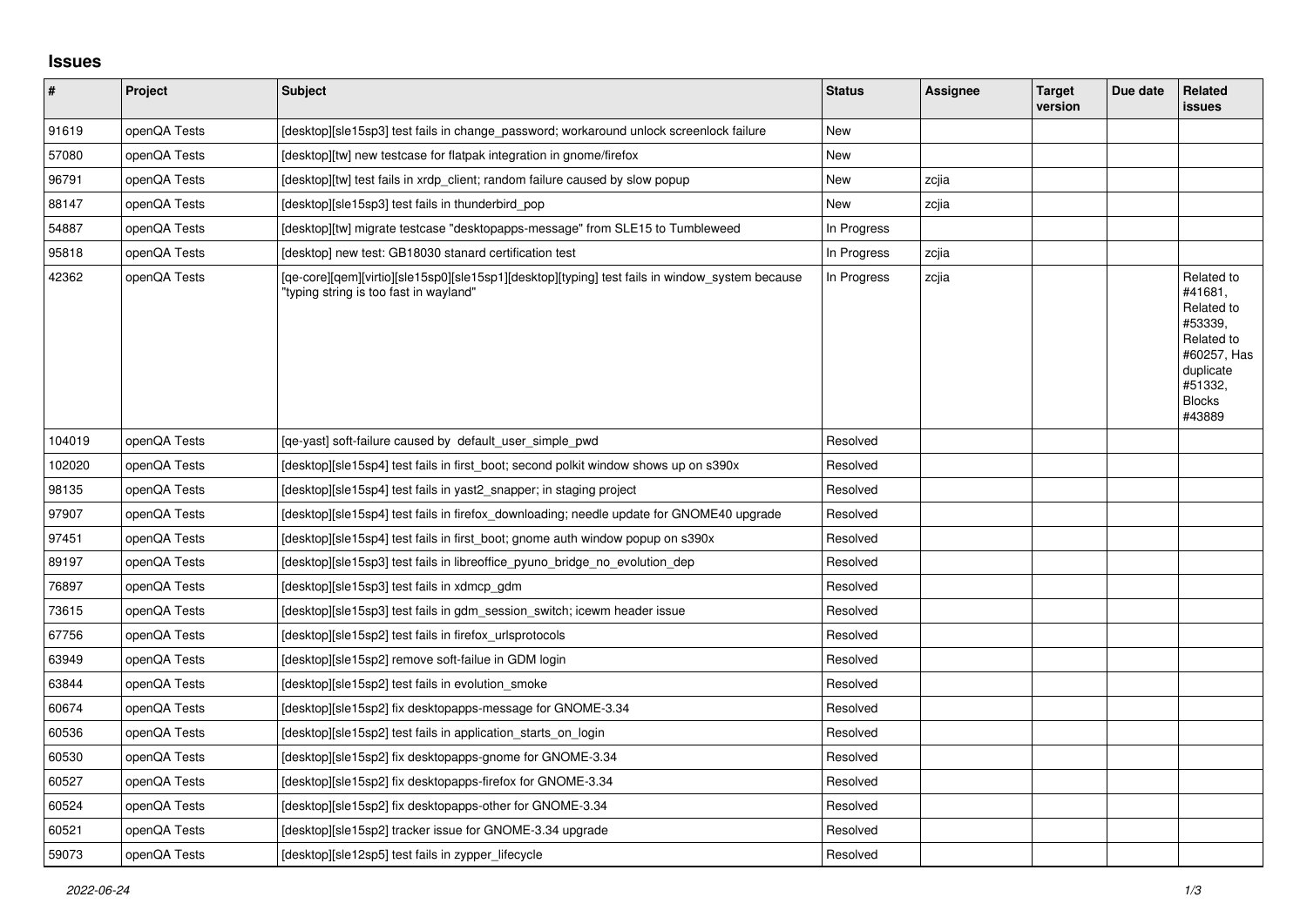| $\pmb{\#}$ | Project        | <b>Subject</b>                                                                                 | <b>Status</b> | Assignee     | <b>Target</b><br>version | Due date | Related<br>issues                                                                                                                                                       |
|------------|----------------|------------------------------------------------------------------------------------------------|---------------|--------------|--------------------------|----------|-------------------------------------------------------------------------------------------------------------------------------------------------------------------------|
| 57812      | openQA Tests   | [desktop][sle12sp5] no need to publish hdd image in test "cryptlvm"                            | Resolved      |              |                          |          |                                                                                                                                                                         |
| 56402      | openQA Tests   | [desktop][sle12sp5] test fails in evolution_smoke                                              | Resolved      |              |                          |          |                                                                                                                                                                         |
| 55196      | openQA Tests   | [sle12sp5][desktop] test fails in scc_registration                                             | Resolved      |              |                          |          |                                                                                                                                                                         |
| 55046      | openQA Tests   | [sle12sp5][desktop] test fails in boot to snapshot                                             | Resolved      |              |                          |          |                                                                                                                                                                         |
| 54947      | openQA Tests   | [sle12sp5][desktop] test fails in setup                                                        | Resolved      |              |                          |          |                                                                                                                                                                         |
| 53225      | openQA Tests   | [desktop][tumbleweed] test fails in change_password                                            | Resolved      |              |                          |          |                                                                                                                                                                         |
| 52574      | openQA Tests   | [sle12sp5][desktop] test fails in first_boot                                                   | Resolved      |              |                          |          |                                                                                                                                                                         |
| 51917      | openQA Tests   | [sle12sp5] test fails in first_boot; DESKTOP defaults to "textmode" by schedule/RAID1.yaml     | Resolved      |              |                          |          |                                                                                                                                                                         |
| 51908      | openQA Tests   | [sle12sp5][desktop] test fails in system_role; system_role is conditional but is on by default | Resolved      |              |                          |          |                                                                                                                                                                         |
| 51089      | openQA Tests   | [sle15sp1][desktop]test fails in firefox_extensions                                            | Resolved      |              |                          |          |                                                                                                                                                                         |
| 49925      | openQA Tests   | [sle12sp5][desktop]test fails in addon_products_sle                                            | Resolved      |              |                          |          |                                                                                                                                                                         |
| 44018      | openQA Tests   | [sle15sp1][desktop] test fails in change password under wayland and X11                        | Resolved      |              |                          |          |                                                                                                                                                                         |
| 107305     | openQA Tests   | [desktop][sle15sp4] test fails in xrdp server                                                  | Resolved      | GraceWang    |                          |          |                                                                                                                                                                         |
| 88436      | openQA Tests   | [desktop][sle15sp3] test fails in windows_server_setup                                         | Resolved      | GraceWang    |                          |          | Related to<br>#88455                                                                                                                                                    |
| 71785      | openQA Tests   | [desktop][sle15sp3] test fails in onetime_vncsession_xvnc_remmina                              | Resolved      | GraceWang    |                          |          |                                                                                                                                                                         |
| 70942      | openQA Tests   | [desktop][sle15sp3] test fails in xrdp_client                                                  | Resolved      | GraceWang    |                          |          |                                                                                                                                                                         |
| 51911      | openQA Tests   | [sle12sp5][desktop] test fails in welcome; a step missing in schedule/gnome.yaml               | Resolved      | JERiveraMoya |                          |          |                                                                                                                                                                         |
| 51905      | openQA Tests   | [sle12sp5][desktop] test fails in system_role; caused by YAML_SCHEDULE and SYSTEM_ROLE         | Resolved      | JERiveraMoya |                          |          | Related to<br>#51959                                                                                                                                                    |
| 60335      | openQA Tests   | [desktop][sle15sp2] test fails in reboot gnome                                                 | Resolved      | okurz        |                          |          | Related to<br>#60332                                                                                                                                                    |
| 60332      | openQA Tests   | [desktop][sle15sp2] test fails in first_boot                                                   | Resolved      | okurz        |                          |          | Related to<br>#60335                                                                                                                                                    |
| 54902      | openQA Project | openQA on osd fails at "incomplete" status when uploading, "502 response: Proxy Error"         | Resolved      | okurz        | Current<br>Sprint        |          | Related to<br>#54869,<br>Related to<br>#55628,<br>Related to<br>#112718,<br>Copied to<br>#55154,<br>Copied to<br>#55238,<br>Copied to<br>#55313,<br>Copied to<br>#55691 |